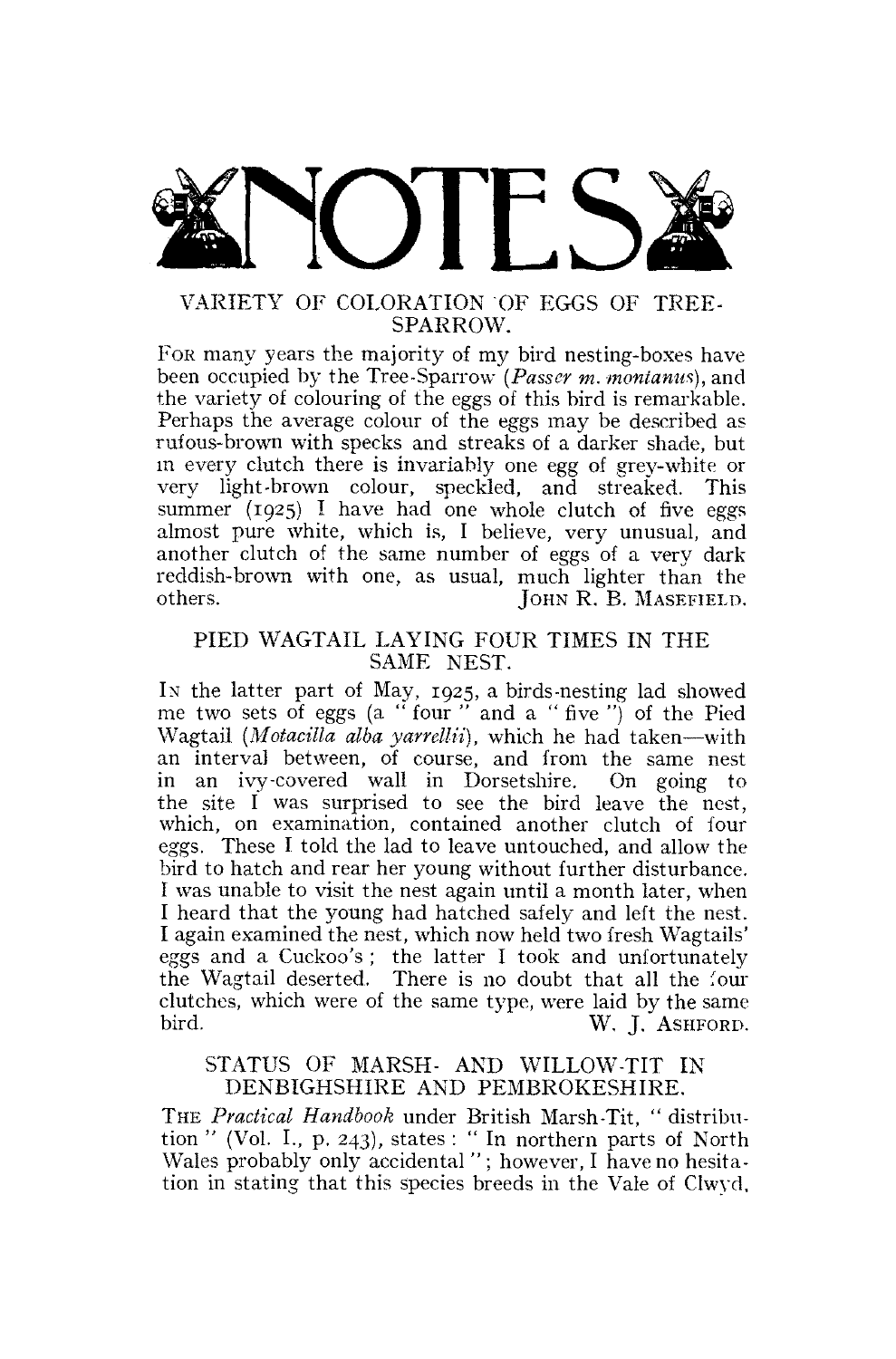North Denbighshire. Although I have not obtained specimens of the birds themselves, I have found nests as follows : (A) Behind a piece of loose bark of a growing oak tree ; (B) in a wall of loosely put together limestone. I have found no trace of the bird-made nesting holes of the Willow-Tit *{Pants atricapillus kleinschmidti)* in Denbighshire. As regards Pembrokeshire. I have no hesitation in stating that both species breed. My friend, Mr. James Wynne, late of Pembroke, gave me his egg-collection seme years ago and the data as regards some sets of Marsh-Tit eggs appears to me conclusive. All eggs were from nests in natural holes of solid, growing trees—all near Pembroke. As regards Willow-Tit, I once found a nest, which I attribute to this species, near Haverfordwest. It was in an extremely rotten three-foot high willow stump standing on swampy ground. The entrance hole was neat and round and obviously birdmade. I did not examine the nest materials because it contained young, and I also did not realise the particular interest of my find. W. M. CONGREVE.

[It will be noted that the above notes are based on observations on nesting habits and breeding places and not on records of the birds themselves. The theory that the Willow-Tit is responsible for the Woodpecker-like holes cut out in soft wood by the birds themselves has, however, been recently confirmed by examination of birds caught on the nest.—EDS.]

# WILLOW-TIT BREEDING IN CUMBERLAND.

IN view of the absence of any breeding records of the Willow-Tit *{Pants atricapillus kleinschmidti)* for Cumberland, the following note may be of interest.

I was asked by Major W. M. Congreve in the spring of 1924, to endeavour to work out the status of this species and the Marsh-Tit (P. *palustris dresseri)* in the neighbourhood of Carlisle, but did not locate a nest of either species until this year, when I had two nests of the Willow-Tit under close observation. The first was situated in a rotten willow tree, the nesting-hole being about two feet from the ground, the entrance hole about the size of half-a-crown, the depth of the hole about six inches, with a nest cavity at the bottom. The excavated chips were lying at the foot of the tree. The nest was composed of rabbit fur, a small quantity of willowdown, wood chips, and narrow strips of birch-bark up to two inches in length with a *complete* absence of moss. This nest contained eight eggs on May 3rd ; the hen was then sitting and I caught and carefully examined her. The male was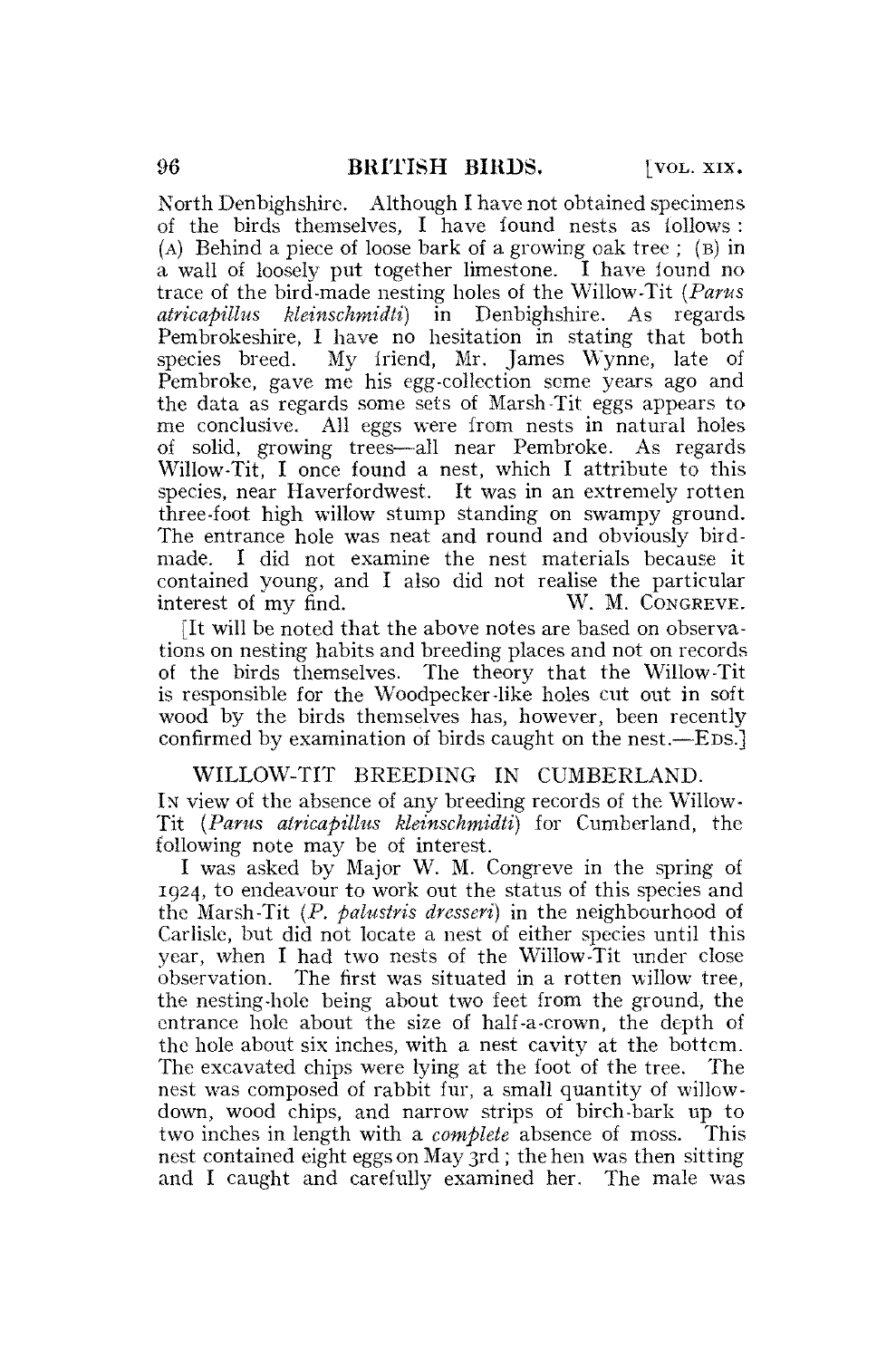VOL. XIX.] NOTES. 97

on a tree close at hand, the light buff edge of his secondaries being very conspicuous.

The second nest was in a rotten birch, the nesting-hole being about 18 inches from the ground and in size and depth similar to the first one ; the excavated chips were lying on the ground below the hole. The nest was composed of the same materials as the first, with again a complete absence of moss.

I visited this nest on various occasions, and the time from the commencement of excavation until the final egg was laid was thirty days. During the laying period the eggs were covered when the hen was not on the nest.

This nest contained eight eggs on May 9th ; the hen was caught and sent to Mr. H. F. Witherby, who pronounced it to be an undoubted Willow-Tit.

As to the presence of the Marsh-Tit in Cumberland, I can at present produce no evidence. T. L. JOHNSTON.

f I have a specimen of the Marsh-Tit from Alston, Cumberland, taken by Mr. G. Bolam in January, 1913.—H.F.W.]

#### CHIFFCHAFF SINGING ON THE WING.

ON April 11th, 1925, in Wormley Wood, Herts, I saw a Chiffchaff *(Pkylloscopus c. collybita)* chasing another one on the wing. At the same time one of them was singing. SYDNEY G. POOCK.

## MULTIPLE NEST-BUILDING BY BLACKBIRD.

WITH reference to Mr. Hawkins's note *(antea,* p. 72) on multiple nest-building by the Blackbird *(Turdus m. metula),* in April, 1925,1 found a similar instance on the ledge running round the interior of a cow -shed near Dumfries. Six nests were completely finished and lined, while a platform of moss and other building substances extended for about two feet beyond the sixth nest.

In one of them the Blackbird (which had evidently built all the six nests) brought out a family of four nestlings, which my brother and I ringed when they were about to fly.

WALTER DUNCAN.

[The habit of multiple nest-building has now been recorded in the case of five species, *viz.* Blackbird, Song-Thrush, Robin, Redstart and Chaffinch, but an analysis of the records shows that none of these cases have occurred when the birds have been breeding under purely natural conditions, but invariably when in contact with objects constructed by man, such as the rungs of a ladder, or the spaces between the rafters inside a shed. It is evident that the intelligence of the bird is incapable of coping with the situation, and that they fail to distinguish between sites close at hand which are exactly similar in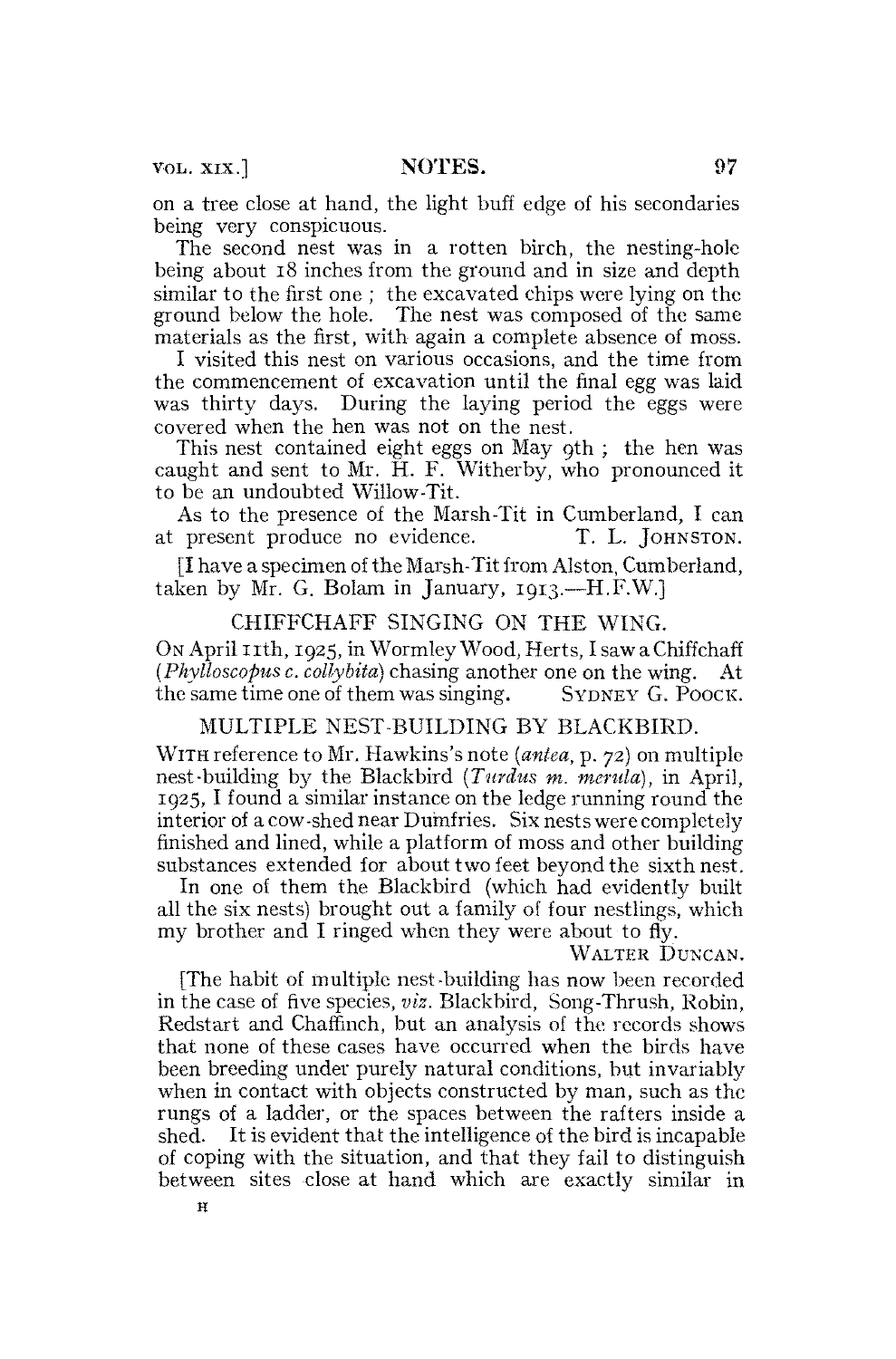character. Even in meadow and moorland nest-sites many birds take advantage of some prominent object as a guide to the nesting-place.—F.C.R.  $[1]$ .]

## SOME RESULTS AND METHODS OF MARKING WHEATEARS.

IT may be worth putting on record that I have had further evidence of the return of a Wheatear *{(Enanthe ce. cenanihe)*  to the place where it was hatched, and also a curious instance of its deserting both nest and territory. The facts are as follows :—Ring A 2,918 was put on a nestling Wheatear near Seaford, Sussex, on May 18th, 1923. The same bird, a female, was caught on May 17th, 1925, sitting on eggs half a mile from where she was hatched. She deserted the nest and on June 3rd, 1925, was caught again on a fresh nest two miles away. This time she did not desert, and from the great difference in the size of the nestlings, when I went to ring them, I should say that she started incubation after the first or second egg was laid.

I should like to suggest that of all the smaller summer migrants the Wheatear is one of the most suitable for an intensive study by the marking method, for one is not likely to mix up the parent birds of two different nests as is possible with Swallows and more than probable with House-Martins. Then again, so far as my experience goes, and I have ringed 275 Wheatears, of which 10 per cent, were adults, they never desert if caught on young and seldom if caught on eggs.

The easiest holes in which to catch the adults are those that go in about a foot, for the bird when in the hole will get out of reach if it can (even so, I have caught one or two simply by leaving an open palm for it to settle on). The female should be caught on the young when the latter are one or two days old, for then she covers them most of the time. The males are a more difficult problem ; probably they could be caught with a spring net trap when the young are several days old.

Summarizing the results already published in *British Birds,*  and including the case mentioned above, three nestlings and one adult marked in Lancashire and Sussex returned to the same place the following year or the year after *{vide* Vol. XII., p. 155; Vol. X., p. 61; Vol. XVIIL, p. 187). Two nestlings, one marked in Lancashire, the other in Yorkshire, were recovered the following September near the River Gironde, S.W. France *{vide* Vol. VII., p. 11 ; Vol. XIX., p. 14). A nestling marked at Seaford, Sussex, was found six weeks later on the north coast of Kent *{vide* Vol. XVII., p. 79).

J. F. THOMAS.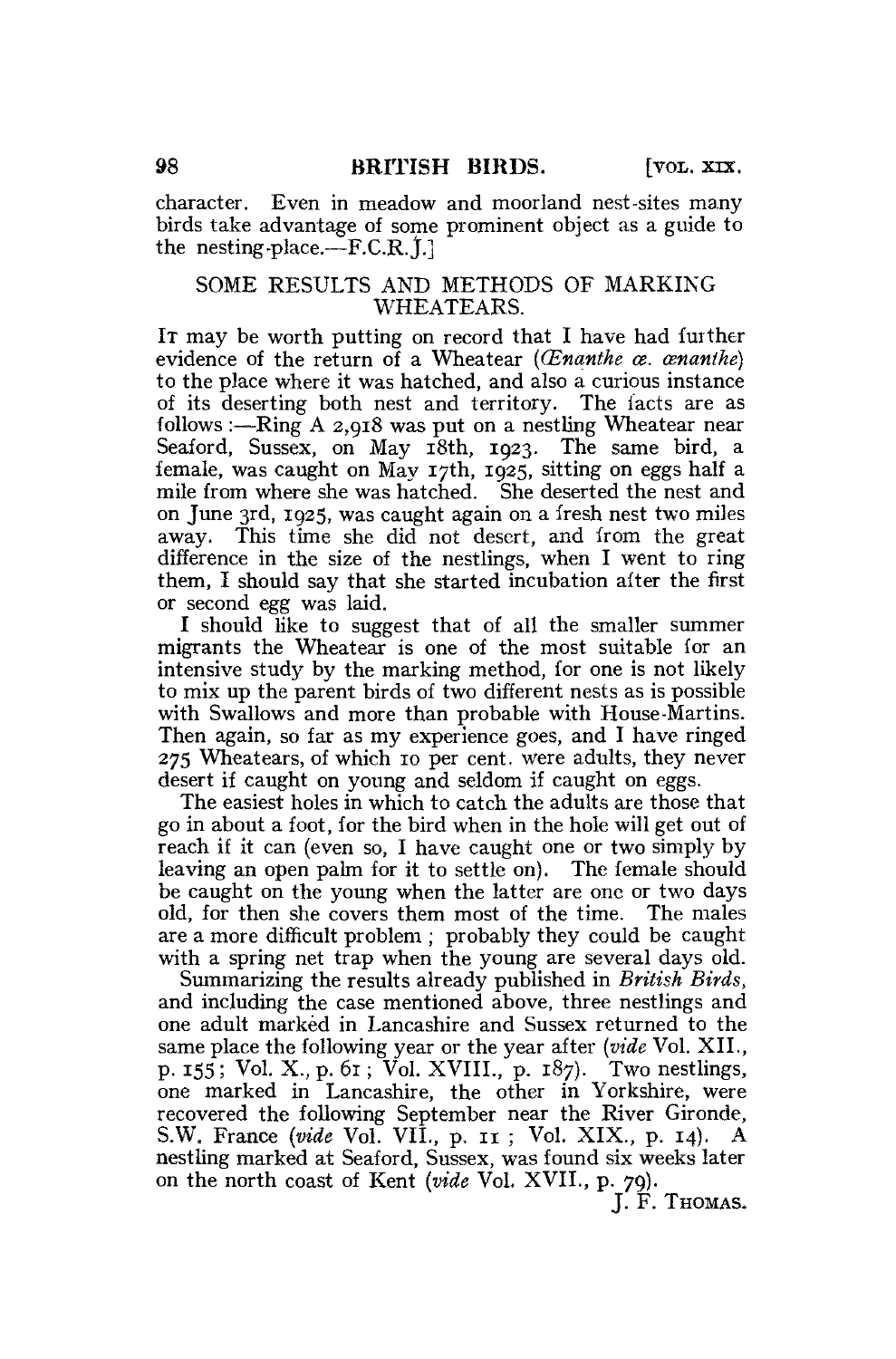## INCUBATION- AND FLEDGING-PERIOD OF THE HOUSE-MARTIN.

THE incubation-period of the House-Martin *(Delichon u. urbica)* is estimated by Mr. W. Evans as fifteen to sixteen days and by Mr. R. H. Brown as fourteen to fifteen days, the fledging-period at nineteen to twenty-one days  $(R, H, I)$ . Brown). The combined totals therefore range from thirtythree to thirty-seven days.

On June 11th, 1925, a pair of House-Martins appeared in the morning at an old nest under the verandah of my house. By the evening of that day appreciable progress had been made in building. By June 18th the nest was finished and I could feel an egg, but without damage to the entrance it was not possible to ascertain whether others had been laid, as I suspected.

The young remained in the nest till the morning of August 7th, when they all left, and since that time the nest has not been revisited.

On the supposition that only one egg had been laid on June 18th, the full clutch (four) would have been completed on the 21st, and the combined incubation- and fledging-periods extended to forty-seven days, ten days longer than the maximum as previously estimated. As the nest is a solitary one and the dates were noted at the time no mistake is possible, but we all noticed that the young appeared to remain in the nest for an unusually long time. F. C. R. JOURDAIN.

# GREEN WOODPECKER IN AYRSHIRE.

WHILST walking up the wooded sides of the Girvan Water in the policies of Blair quhan on July 19th, 1925, I heard the unmistakable cry of the Green Woodpecker *(Picus viridis).* 

Had I been anywhere in the south, where this bird is well known to me, the laughing cry would have passed without note, and it is a pity that there was no ornithologist with me at the time to corroborate. The Green Woodpecker, of course, is rare in south-west Scotland. The Girvan valley, however, is eminently suitable for the tastes of the species. E. RICHMOND PATON.

#### WRYNECKS IN S. DEVON.

ON June 17th, 1925, I found, for the first time, one or two pairs of Wrynecks *(Jynx t. torquilla)*—possibly more—at Branscombe, between Beer and Sidmouth, S. Devon.

It has always been regarded as a rare bird, even on migration, anywhere in south Devon. Capt. L. R. W. Loyd told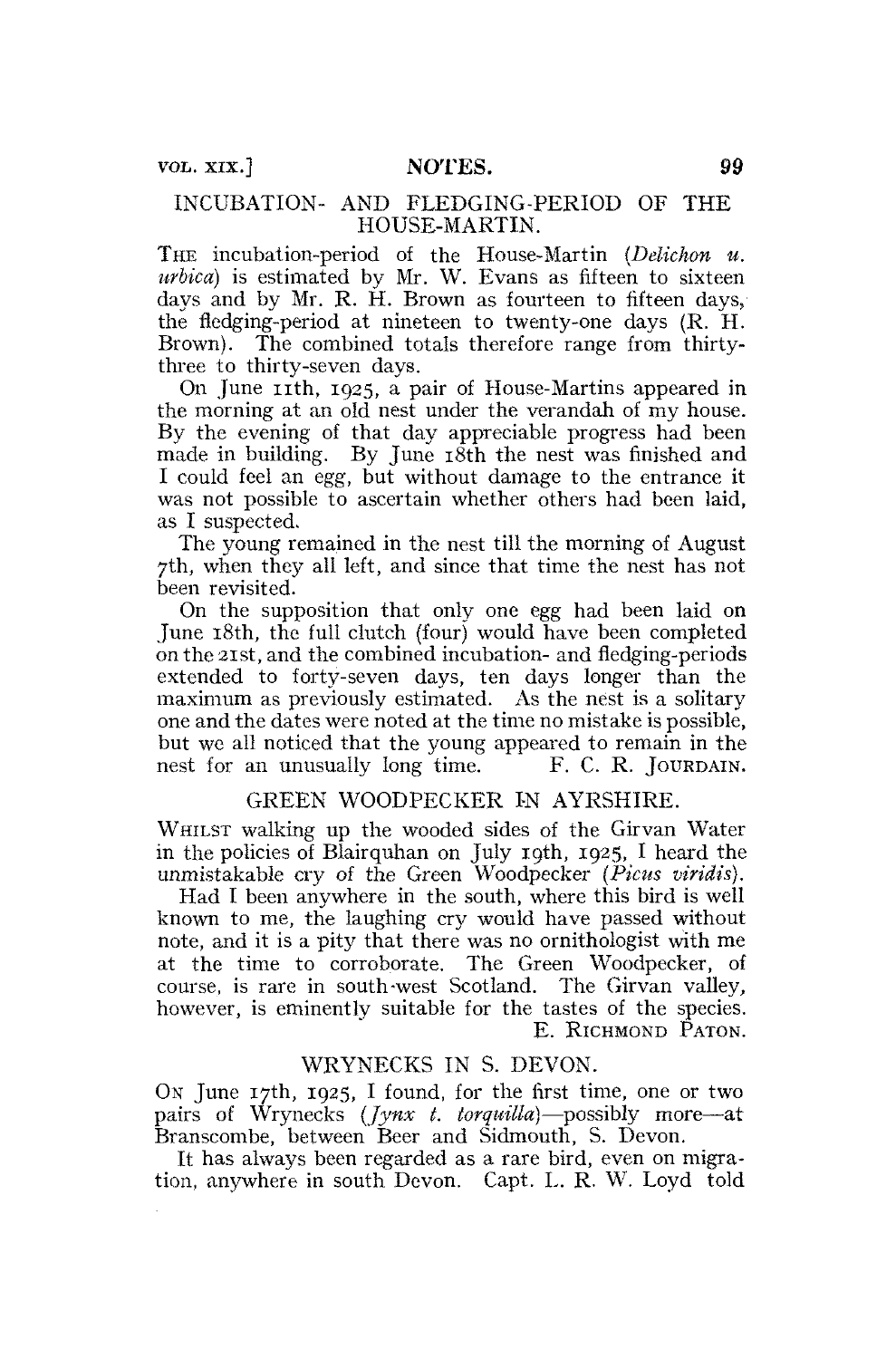me that it was a new bird to Branscombe, and the records of breeding in Devon are very few and far between.

M. STUART CURTLER.

# YOUNG CUCKOO FED BY SEVERAL BIRDS.

A YOUNG Cuckoo *(Cuculus c. canorus)*, which can fly well, has, during the past week (July 21st, 1925) in my garden at Hawkhurst, Kent, been assiduously fed by two Pied Wagtails *(Motacilla a. yarrellii)* and two Hedge-Sparrows *(Prunella m. occidentalis),* and on occasions by a fifth bird, which I have not seen, but from a description appears to have been a Blue Tit.

Often while a Hedge-Sparrow is feeding the Cuckoo the Wagtail stands by and immediately after feeds it too and *vice versa.* Once while the Hedge-Sparrow was feeding it the Wagtail jumped on the Cuckoo's back and the moment the other (the Hedge-Sparrow) issued its ration, stood on the head of the Cuckoo and bent over and did the same.

I do not know which are the rightful foster parents in A. HARDCASTLE.

# FOOD OF TAWNY OWL.

WITH reference to my note on the Tawny Owl *(Sirix ahtco sylvatica)* preying on a Little Grebe (Vol. XVII., p. 250), I should like to report that the young Tawny Owls this year have dropped beneath the tree where they are perched remains of the following animals, besides quantities of pellets of mouse fur and beetles' wings : Water rat; brown rat; young Pheasants, twice, one bird about a fortnight old, the other, a fortnight later, about a month old, both half eaten ; feathers of young Jackdaw; feathers of Great Spotted Woodpecker, young Sparrows and a young Starling.

C. F. D. SPERLING.

## LARGE CLUTCH OF BARN-OWLS' EGGS.

ON May 5th, 1925, I found the nest of a Barn-Owl *(Tyio a. alba)* under the floor-boards of a ruined house in Lode Fen, Cambridgeshire. It was ten feet from the hole from which the old birds escaped, and contained two newly hatched young ones, and two eggs, one of which was chipping. By May 26th, when I next visited the nest, the young had disappeared. I searched the house for a second nest as the two old birds were still about, but I was unsuccessful. On July 2nd I again explored the house, and I found a second nest containing two newly hatched young ones and seven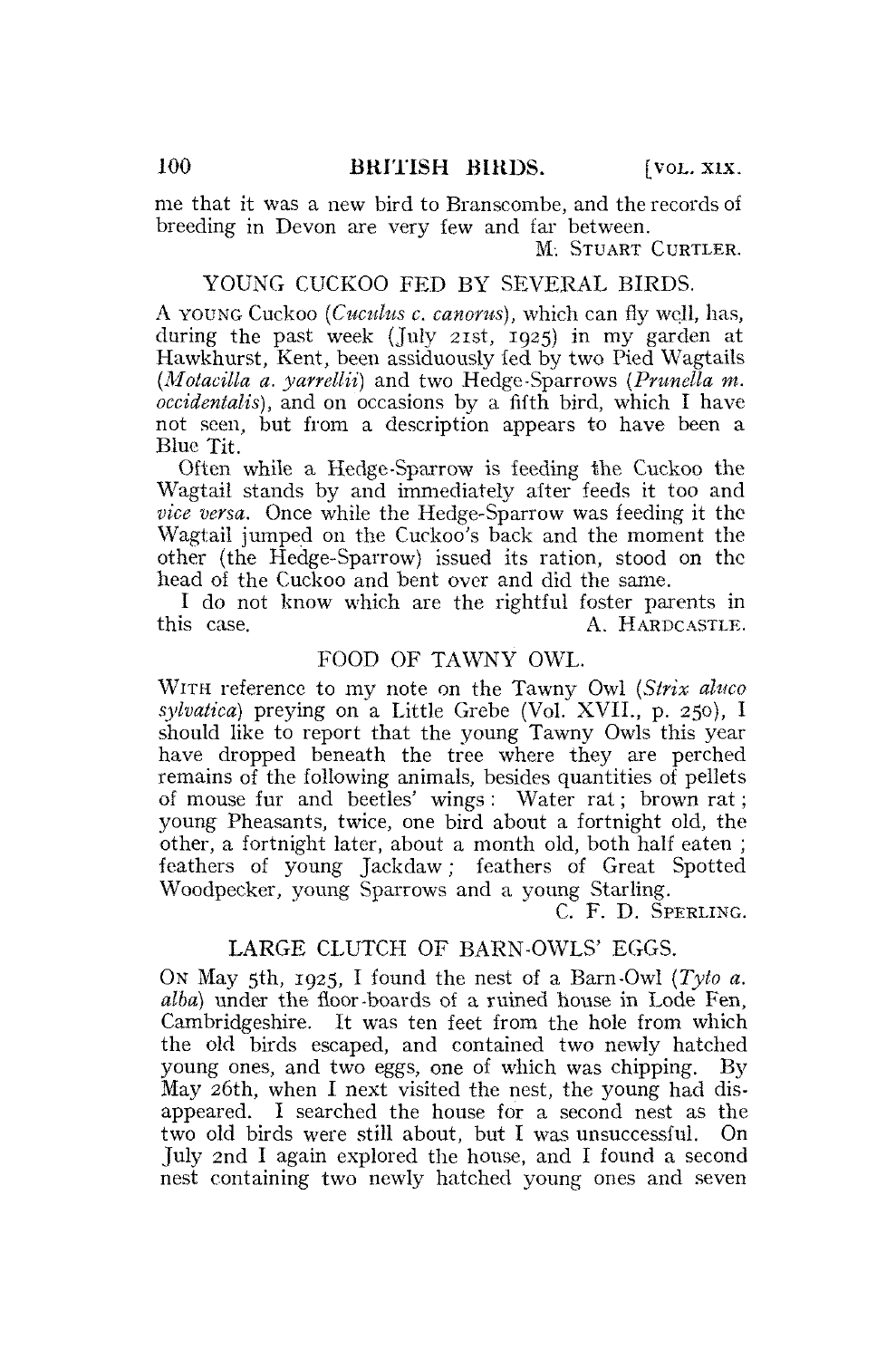eggs ; there had been no eggs here before, as it was an open site on the floor of the attic. I never saw more than two birds, and I do not think this was the product of two hen birds. I believe, from subsequent observation, that the eggs were laid at intervals of four days. G. W. Thompson. were laid at intervals of four days.

[Although the ordinary clutch of Barn-Owl ranges from four to six, there are three recorded instances of clutches of nine; three of ten and two of eleven. Some of these cases will be found recorded with details in Vol. VII., p. 18.—F.C.R.J.]

## KESTREL AND HOUSE-SPARROW USING THE SAME NEST.

ON May 7th, 1925, I found three eggs of a Kestrel *(Falco t. tinnunculus)* in a recently renovated Magpie's nest in Cambridgeshire. On June 5th there were five eggs, three of which were chipping. In the side of the dome was the nest of a House-Sparrow *(Passer d. domesticus)* with three eggs, built so that the back of the nest, which was small for a Sparrow's, could actually be touched from the inside (just where the top of the mud lining joined the dome). There was a cock Sparrow hopping on the dome.

On June 19th I had almost climbed to the nest, which was 45 feet up in an elm, when I saw the cock Sparrow hopping about on the dome, and regarding the five young Kestrels, now thirteen days old, with interest rather than fear. I expected to find the three eggs still in the Sparrow's nest, which was intact, but they had been removed, whether by a boy or not I cannot say.

It is to be noticed that the nest was built and the eggs laid actually while the hen Kestrel was sitting on her own eggs, within less than a foot. G. W. Thompson.

[It is not very unusual for House-Sparrows (and occasionally also Tree-Sparrows) to make use of Magpies' nests as breedingplaces in England, but it must be very unusual to find a Kestrel and a Sparrow incubating simultaneously. In Spain the. Spanish Sparrow *(P. hispaniolensts)* frequently breeds in occupied nests of the Black Kite and the Stork.—F.C.R. J.]

# GREAT NORTHERN DIVERS OFF WEST COAST OF IRELAND IN JULY.

ALTHOUGH the Great Northern Diver *(Colymbus immer)* has been met with off the coat of Ireland on more than one occasion in July, the following occurrence is worth recording. On July 15th, 1925, I observed two large Divers in Clew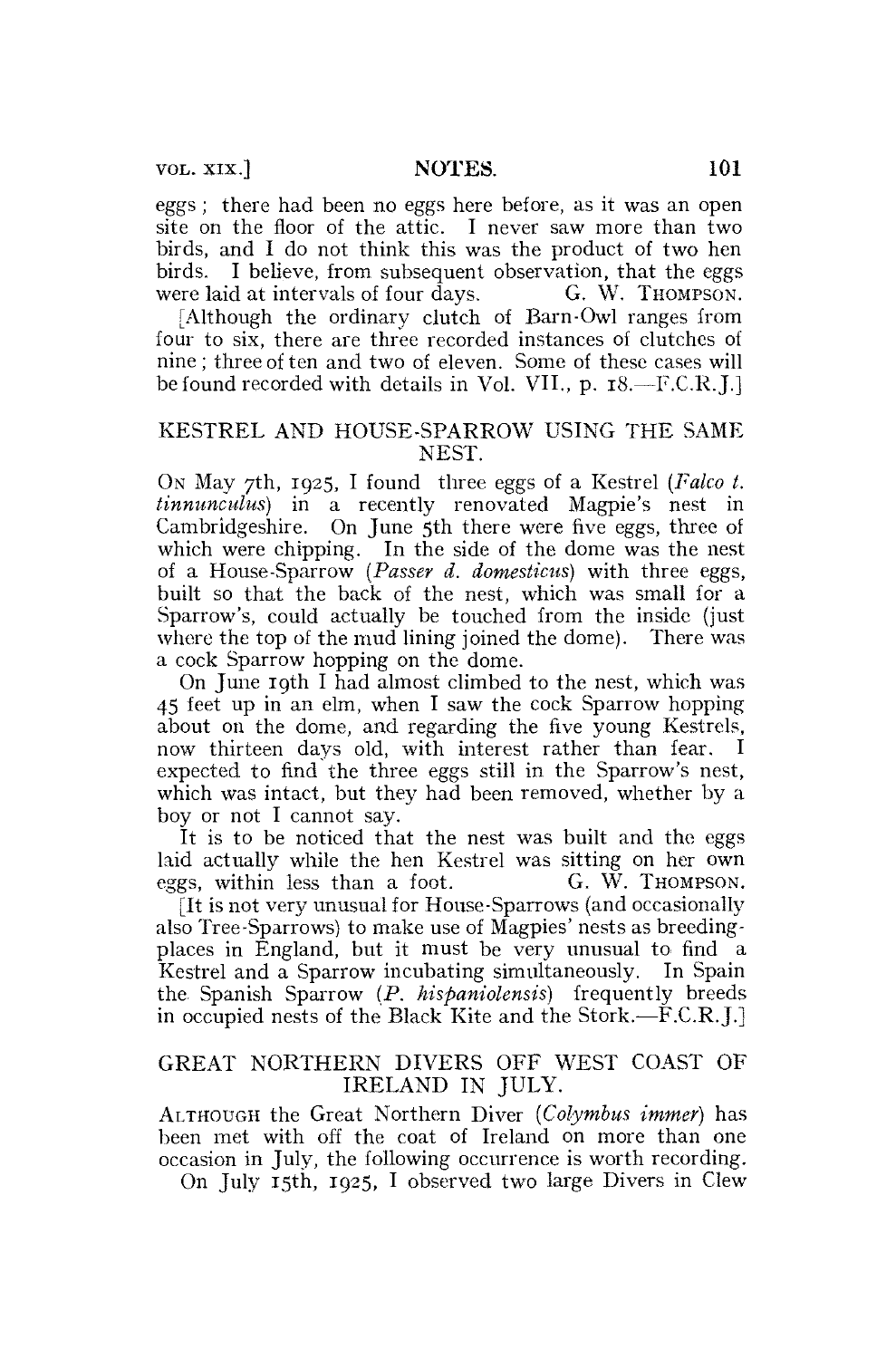Bay, co. Mayo, at some distance. Closer examination revealed four birds, and with the aid of binoculars they were seen to be Great Northern Divers. Three of the birds appeared to be in full breeding plumage whilst the fourth was in plumage similar to first winter. They moved about in pairs and while watching them, the pair, of which both birds were in breeding plumage, swam nearer inshore. I now noticed that the sides of the head and neck of each of these birds were somewhat mottled, which was explained by the presence of grey feathers intermixed with the dark ones, this being due perhaps to an early assumption of winter plumage.  $\qquad \qquad G.$  R. HUMPHREYS.

# BREEDING OF THE CURLEW IN OXFORDSHIRE.

FOR some years past Curlew *{Numenius a. arqnata)* have been observed in spring at Otmoor, a low lying expanse of rough pasture about five miles north-east of Oxford. Thus, on April 28th, 1921, the calls of a pair were heard here by Mr. B. W. Tucker, Mr. C. J. Pring and myself. In 1923, Mr. J. F. Madden recorded a pair on March 17th and Mr. R. J. Clough met with one on May 26th, 1924. (See *Report of the Oxf. Ornith. Society,* 1915-1922 and 1923-1924.) During the present season Curlew have been reported from Otmoor by Messrs. Clough, Dobson and Sellar on numerous occasions from April 27th onward, and on June 8th, 1925, accompanied by Mr. R. Dobson, I paid a visit to the ground where we had heard the birds before. They were calling excitedly and one bird was observed to settle once or twice at a spot some 200 yards distant. Walking directly towards it we came within a yard or two of the nest, which contained a nestling still quite wet and the remains of the shells of two eggs. Another nestling, fully dried, was crouching on the ground among the long grass about 2 ft. 6 in. away. We satisfied ourselves that at least three Curlew, probably four, were present. This is the first recorded instance of the nesting of the Curlew in Oxfordshire, the nearest known breeding places being in Wilts, Hants and Surrey.

F. C. R. JOURDAIN.

# POMATORHINE SKUAS IN CARNARVONSHIRE.

IT may be worth recording that on May 31st, 1925, after several days of high winds from S. and W., nine Pomathorhine Skuas *(Stercorarius pomatorhinus)* came close in to the shore at Criccieth, N. Wales.